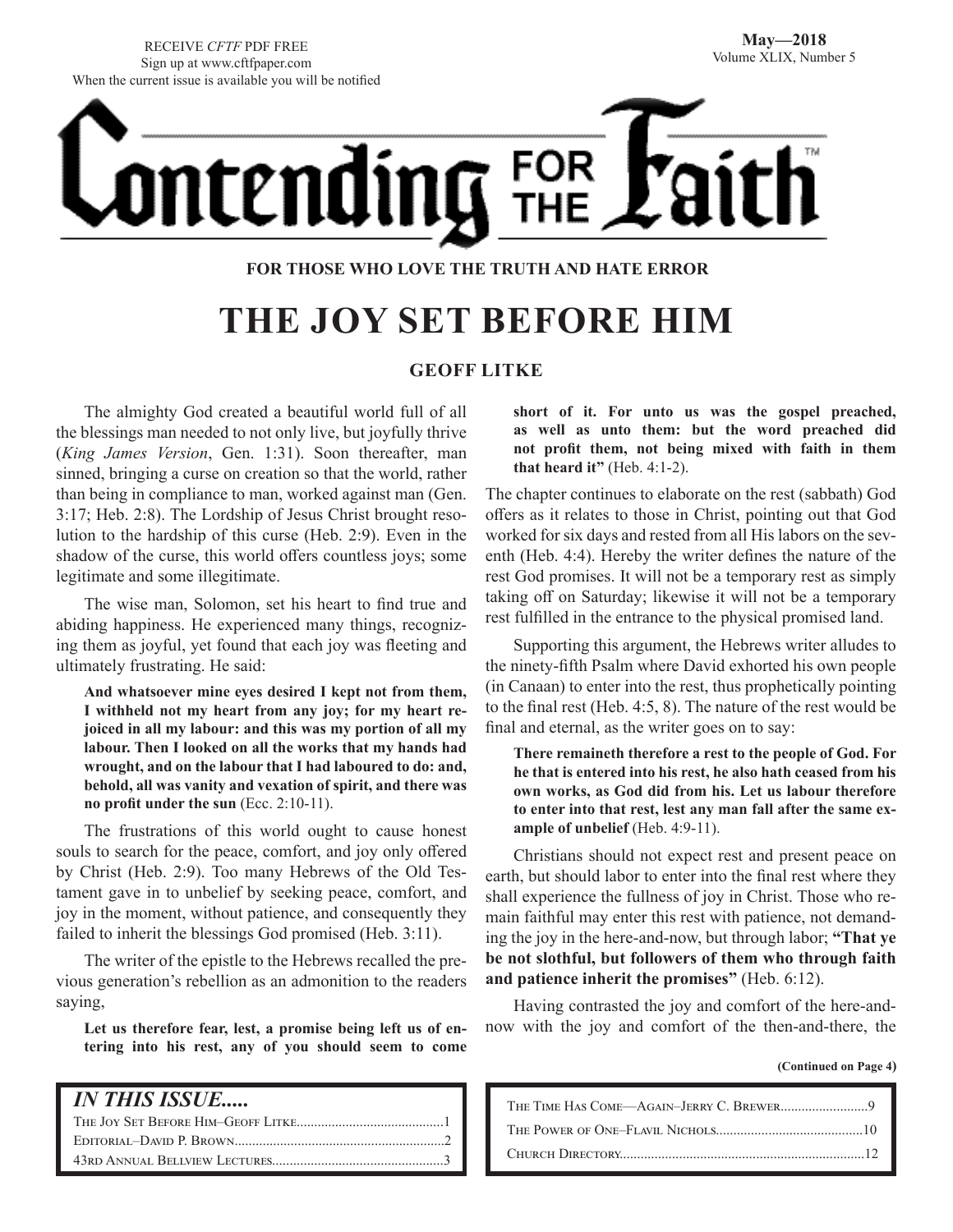

#### **David P. Brown, Editor and Publisher dpbcftf@gmail.com**

*COMMUNICATIONS received by CONTENDING FOR THE FAITH and/or its Editor are viewed as intended FOR PUBLICATION unless otherwise stated. Whereas we respect confidential information, so described, everything else sent to us we are free to publish without further permission being necessary. Anything sent to us NOT for publication, please indicate this clearly when you write. Please address such letters directly to the Editor David P. Brown, P.O. Box 2357, Spring, Texas 77383 or dpbcftf@gmail.com. Telephone: (281) 350-5516.*

#### *FREE—FREE—FREE—FREE—FREE—FREE*

*To receive CFTF free, go to www.cftfpaper.com and sign up. Once done, you will be notified when the current issue is available. It will be in the form of a PDF document that can be printed, and forwarded to friends.*

#### **SUBSCRIPTION RATES FOR THE PAPER EDITION**

*Single Print Subs: One Year, \$25.00; Two Years, \$45.00. NO REFUNDS FOR CANCELLATIONS OF PRINT SUBSCRIPTIONS.*

#### **ADVERTISING POLICY & RATES**

*CONTENDING FOR THE FAITH exists to defend the gospel (Philippians 1:7,17) and refute error (Jude 3). Therefore, we advertise only what is authorized by the Bible (Colossians 3:17). We will not knowingly advertise anything to the contrary and reserve the right to refuse any advertisement.*

*All setups and layouts of advertisements will be done by CONTENDING FOR THE FAITH. A one-time setup and layout fee for each advertisement will be charged if such setup or layout*  is needful. Setup and layout fees are in addition to the cost of *the space purchased for advertisement. No major changes will be made without customer approval.*

*All advertisements must be in our hands no later than one month preceding the publishing of the issue of the journal in which you desire your advertisement to appear. To avoid being charged for the following month, ads must be canceled by the first of the month. We appreciate your understanding of and cooperation with our advertising policy.*

*MAIL ALL SUBSCRIPTIONS, ADVERTISEMENTS AND LET-TERS TO THE EDITOR, P. O. Box 2357, Spring, Texas 77383- 2357. COST OF SPACE FOR ADS: Back page, \$300.00; full page, \$300.00; half page, \$175.00; quarter page, \$90.00; less than quarter page, \$18.00 per column-inch. CLASSIFIED ADS: \$2.00 per line per month. CHURCH DIRECTORY ADS: \$30.00 per line per year. SETUP AND LAYOUT FEES: Full page, \$50.00; half page, \$35.00; anything under a half page, \$20.00.*

*CONTENDING FOR THE FAITH is published bimonthly. P. O. Box 2357, Spring, Texas 77383-2357 Telephone: (281) 350-5516.*

> **Ira Y. Rice, Jr., Founder August 3, 1917-October 10, 2001**

#### *Editorial...*

## **"WHOSOEVER LOVETH AND MAKETH A LIE"**

(Rev. 22:15)

If I tell a lie thinking it to be the truth, the person believing it and me are deceived. Our thinking it was the truth did not change it into the truth. There are those who lie, intending it to deceive others who believe it to be the truth. In either of the previous cases, a lie was told and accepted as the truth. Of course, telling or accepting a lie, although thinking it to be the truth, does not absolve people from their errors. However, it does mean that they did not intentionally tell or believe a lie. That says much about the honesty of such people. For, having told or believed a lie, honest people, having learned better, will correct their mistakes. But, there are dishonest people who tell lies, knowing they are lies, with the full intention of deceiving others. These people are liars (1 Tim. 4:2; Rev. 21:27; 22:15).

Abraham did not lie about Sarah when twice he said she was his sister (Gen. 12; 20). However, in both cases Abraham did not tell the WHOLE truth about Sarah's relationship to him. Thus, by Abraham's failure to tell the whole truth to Pharaoh and Abimelech about Sarah's relationship to him, if God's had not directly intervened, both men would have committed adultery with Sarah. Today, in criminal cases, withholding necessary information (evidence) in a criminal case is illegal. In Abraham's case, withholding some of the truth led to the deception of each of the forenamed men as if Abraham had explicitly (in just so many words) lied to them.

In given circumstances and situations, with all other things being scripturally equal, it is not necessarily one's responsibility for what some people do with their thoughts about what they observe one doing or not doing in one' daily conduct. This is the reason the Bible warns us against engaging in **"evil surmisings"**—drawing conclusions not warranted by the evidence (1 Tim. 6:4). For example, without going into detail, remember that Israel was repulsed when they attacked the small city of Ai because of Achan's undiscovered sin committed during the fall of Jericho. Once the sin of Achan had been rectified, God directed Joshua to take the city of Ai in a planned ambush of the town's defenders (Joshua 8:2). Joshua 8:4-22 reveals exactly what happened in their second attack on Ai, resulting in the city's defeat.

Joshua was not obligated to tell Ai his plan of attack, but the town was obliged to be cautious. Ai made no provisions to protect against other contingencies Joshua might employ in his attack. It was Ai's own lack of walking circumspectly that defeated them. It is not the obligation of a quarterback in a football game to tell the opposition that in the next play he is going to fake a pass, then run the ball. As did the quarterback, so Joshua acted in taking the city of Ai, and he did it without lying.

**—David P. Brown, Editor**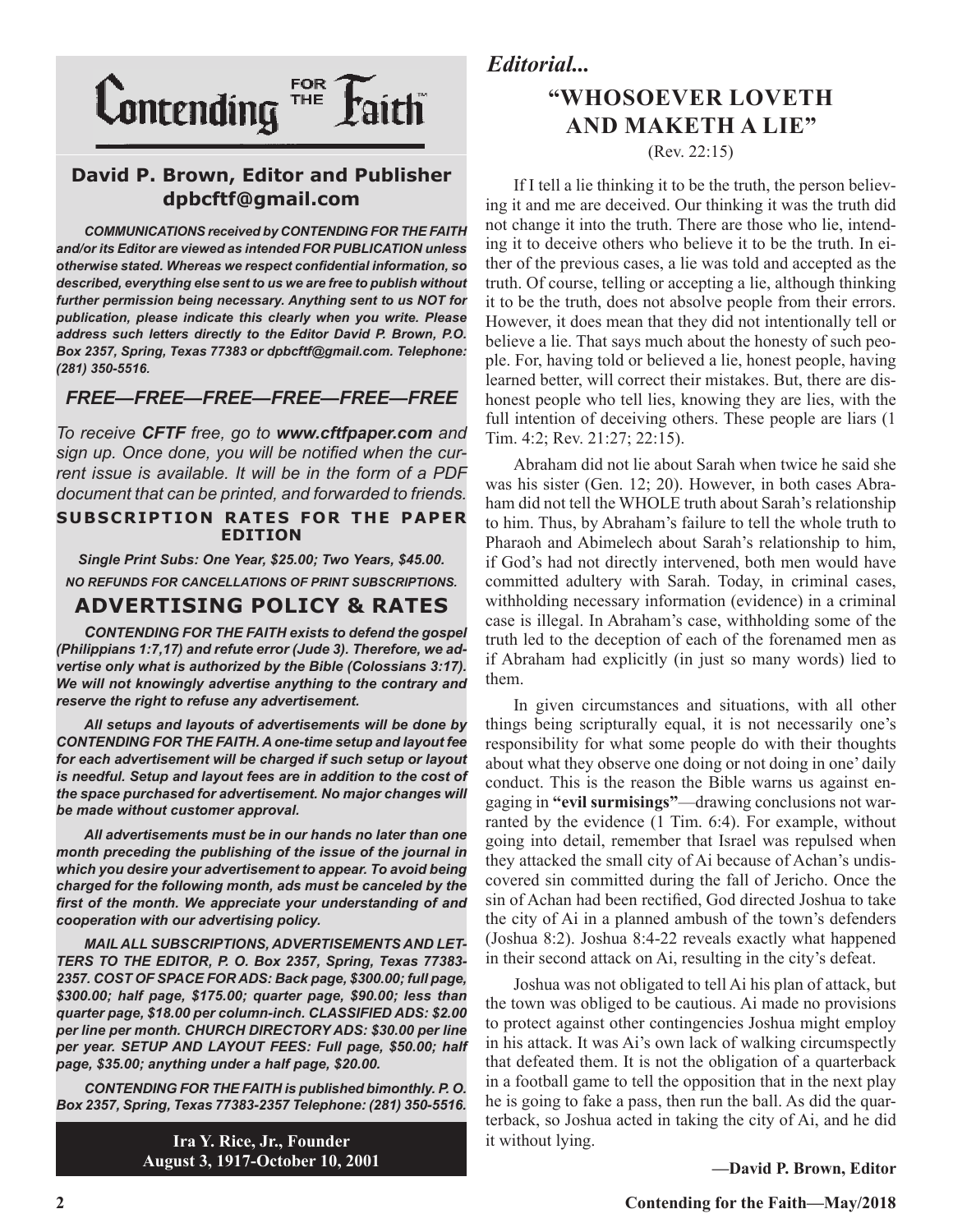## **43rd Annual Bellview Lectures The Church**

## **June 8 – 12, 2018**

| <b>Friday, June 8</b>                                         | <b>Monday, June 11</b>                                        |
|---------------------------------------------------------------|---------------------------------------------------------------|
| 7:00 pm The Church in the Eternal Purpose of God-Jerry Brewer | 9:00 am What's Right with the Church-Benard Kagaga            |
| 8:00 pm The Church Identified-Philip Smith                    | 10:00 am The Church as Seen by the Prophets $(2)$ —Michael    |
| Saturday, June 9                                              | <b>Hatcher</b>                                                |
| 9:00 am The Church Established-Doug Post                      | 11:00 am Organization in the Church-Jerry Brewer              |
| 10:00 am The Church as Seen by the Prophets $(1)$ —M. Hatcher | Lunch Break                                                   |
| 11:00 am The Church and Its Preaching-Bruce Stulting          | 1:00 pm The Church Indestructible—Ron Cosby                   |
| Lunch Break                                                   | 2:00 pm The Fellowship of the Church-Bruce Stulting           |
| 1:00 pm Preparatory Work by John and Jesus-H. Davidson        | 3:00 pm Open Forum                                            |
| 2:00 pm Resolving Conflicts in the Church-Gene Hill           | Dinner Break                                                  |
| 3:00 pm Benard Kagaga's work                                  | 7:00 pm The Mission of the Church-Lee Moses                   |
| Dinner Break                                                  | 8:00 pm The Church Its Eternal Destiny-Harrell Davidson       |
| 7:00 pm The Church and Denominationalism—Wayne Blake          | <b>Tuesday, June 12</b>                                       |
| 8:00 pm <i>Christ and the Church</i> — <b>Danny Douglas</b>   | 9:00 am The Church and Morals-Wayne Blake                     |
| <b>Sunday, June 10</b>                                        | 10:00 am The Church as Seen by the Prophets $(3)$ —Michael    |
| 9:00 am The Church and Its Worship-Doug Post                  | <b>Hatcher</b>                                                |
| 10:00 am The Church and Its Salvation-Ron Cosby               | 11:00 am The Church Walking Before God-Gene Hill              |
| Lunch and Dinner Break                                        | Lunch Break                                                   |
| 1:00 pm Three Divine Institutions-DannyDouglas                | 1:00 pm The Church and Self-Discipline— <b>Jerry Brewer</b>   |
| 2:00 pm The All-Sufficiency of the Church-Philip Smith        | 2:00 pm The Church and Liberalism-Lee Moses                   |
|                                                               | 3:00 pm Open Forum                                            |
|                                                               | Dinner Break                                                  |
| <b>Open Forum Questions</b>                                   | 7:00 pm Are We Going to Take the Backbone Out of the Church?— |
| If you have a question send it to: mhatcher@omail.com         | <b>Bruce Stulting</b>                                         |

If you have a question send it to: mhatcher@gmail.com

8:00 pm *The Militant Church*—**Danny Douglas**

## **Bellview Lectures Information**

#### **Housing**

The Red Roof Inn (2591 Wilde Lake Blvd; Pensacola, FL 32526) is providing a special rate for those attending the Bellview Lectures. The price (tax not included) is \$69.99—one King size bed and \$79.99—two Full size beds. Their phone number is 850.941.0908. **Tell them you are attending the Bellview Lectures when making your reservations.** If you are planning on attending the lectureship, you may want to make your motel reservations early.

#### **Books**

The lectureship book, *The Church*, may be purchased for \$5.00 (plus \$3.75 per book for postage). The book will contain 27 chapters and will be a *spiralbound* book. The books will not be mailed until after the lectures.

#### **Books-on-CD**

The Bellview lectureship books (1975-1976, 1978, 1988-2005, 2007-2018) will be available on CD in Adobe PDF. The price of the CD is \$37.75. The CD also includes the Defender (1970, 1972-2017), Beacon (1972, 1974-2017), and other material. The 2018 CD will not be mailed until after the lectures.

#### **Meals**

The ladies of the Bellview Church of Christ will provide a free lunch on Saturday, Monday, and Tuesday. For all other meals, a list of restaurants will be available at the registration tables.

#### **View Lectures Live on the Internet**

If you cannot attend the lectureship in person, please view them live on the Internet: **www.bellviewcoc.com**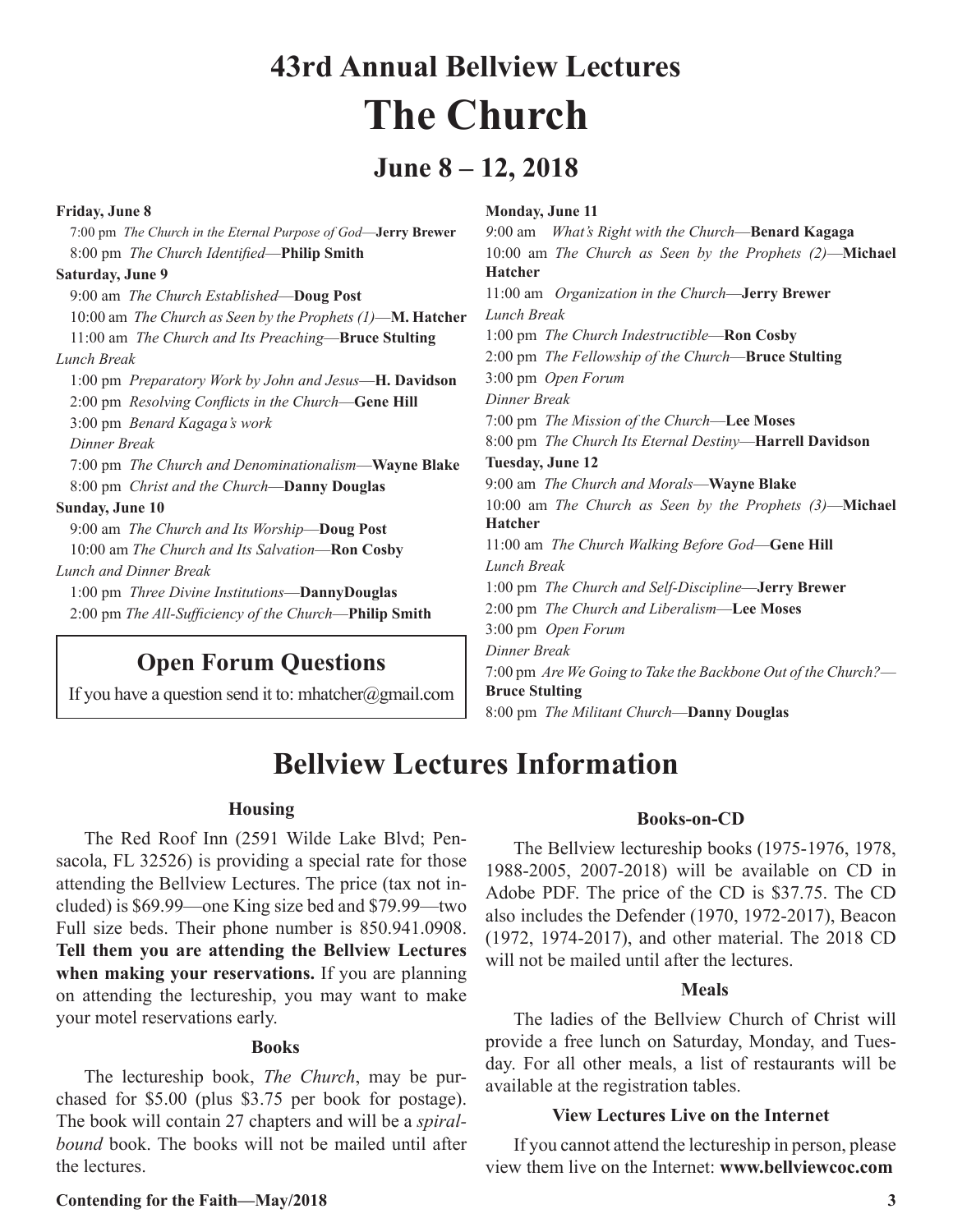#### **(Continued From Page 1)**

Hebrews writer introduces the core argument against giving up in chapters six through ten. Those who have believed should not turn away from Christ and back to Judaism because of the greater blessings in Christ compared with the old covenant. After setting forth the superiority of Christ's priesthood, sacrifices, sanctuary, and covenant in general, the Book of Hebrews picks up the thought left off in chapter four with these words:

**For ye had compassion of me in my bonds, and took joyfully the spoiling of your goods, knowing in yourselves that ye have in heaven a better and an enduring substance. Cast not away therefore your confidence, which hath great recompence of reward. For ye have need of patience, that, after ye have done the will of God, ye might receive the promise. For yet a little while, and he that shall come will come, and will not tarry. Now the just shall live by faith: but if any man draw back, my soul shall have no pleasure in him. But we are not of them who draw back unto perdition; but of them that believe to the saving of the soul** (Heb. 10:34-39).

This brief reference to the previous material introduces the final plea for continuing in the faith through, the examples in chapter eleven, then the exhortation in chapter twelve.

Bible students young and old, beginners and experienced, all love the great "hall of fame" of faith in Hebrews chapter eleven. In this chapter, the Hebrews writer recalls individuals from the Old Testament showing how they conquered their particular struggles by faith. All of the faithful people in chapter eleven testify to the power of faith, encouraging the readers to endure to the end and receive their reward.

The Hebrews writer states:

**Wherefore seeing we also are compassed about with so great a cloud of witnesses, let us lay aside every weight, and the sin which doth so easily beset us, and let us run with patience the race that is set before us, Looking unto Jesus the author and finisher of our faith; who for the joy that was set before him endured the cross, despising the shame, and is set down at the right hand of the throne of God. For consider him that endured such contradiction of sinners against himself, lest ye be wearied and faint in your minds** (Heb. 12:1-3).

In these verses, Christians are called to run the race set before them. In order to run that race successfully they must shed anything and everything that would hold them back, whether legitimate or illegitimate. They would also need patience not to substitute the eternal glory for present comfort. Also, their success depends directly on their constant consideration of Jesus' example, who did not trade his suffering for immediate and temporary joy.

#### **THE JOY SET BEFORE HIM**

The Hebrews writer engages in significant wordplay

throughout the book and extensively in the present section. Christians have a choice set before them, namely the **"race set before us"** (Heb. 12:1). Christ similarly had a choice set before Him, namely **"the joy set before him"** (Heb. 12:2). The author intended to demonstrate the correspondence between these two phrases. Christ made the proper choice and is the example for the reader to follow, correctly choosing to run the race rather than giving in for temporary joy and comfort. With these thoughts, the writer of Hebrews invites the reader to consider a different perspective on the hardships of a Christian life.

Suffering does not constitute evidence of the unfaithfulness of God or the failure of the Christian system, as some may suppose. Not only were the hardships normal, they could even be considered a reason to be thankful. If they regarded the difficulties as chastisement, then they could endure them as confirmation of the Father's love, the pathway to wisdom, and even a way to find happiness. The Proverbs writer said,

**My son, despise not the chastening of the LORD; neither be weary of his correction: For whom the LORD loveth he correcteth; even as a father the son in whom he delighteth. Happy is the man that findeth wisdom, and the man that getteth understanding** (Pro. 3:11-13).

The **"race set before us"** is a present reality or a set of circumstances immediately before them. The joy set before Christ was His present circumstances at the point in time He chose the cross. In regard to this understanding, William Lane, author of *Word Biblical Commentary* on Hebrews states, "In both phrases προκείμενος (prokeimenēs) relates not to something future but to a present possibility (as in 6:18): the joy was within Jesus' grasp" (Lane, 413).

The key to understanding the joy set before Christ depends on the understanding of the word **"for"** in the context of verse two. Thankfully, the context serves up a simple statement to clarify the meaning of the word. The alternative to faithfully running with endurance is failing the grace of God (Heb. 12:15). Failing the grace of God would not identify one with Christ, nor with the faithful witnesses of chapter eleven, but with the likes of men such as Esau, of whom the writer states:

**Lest there be any fornicator, or profane person, as Esau, who for one morsel of meat sold his birthright. For ye know how that afterward, when he would have inherited the blessing, he was rejected: for he found no place of repentance, though he sought it carefully with tears (Heb. 12:16, 17).**

The word translated **"for"** in the phrase **"for one morsel of meat"** is in fact the same word used in chapter twelve, relating to Christ's decision and the **"joy set before Him"** (Heb. 12:2). The historical basis for the Esau reference makes the meaning of the word **"for"** in verse sixteen quite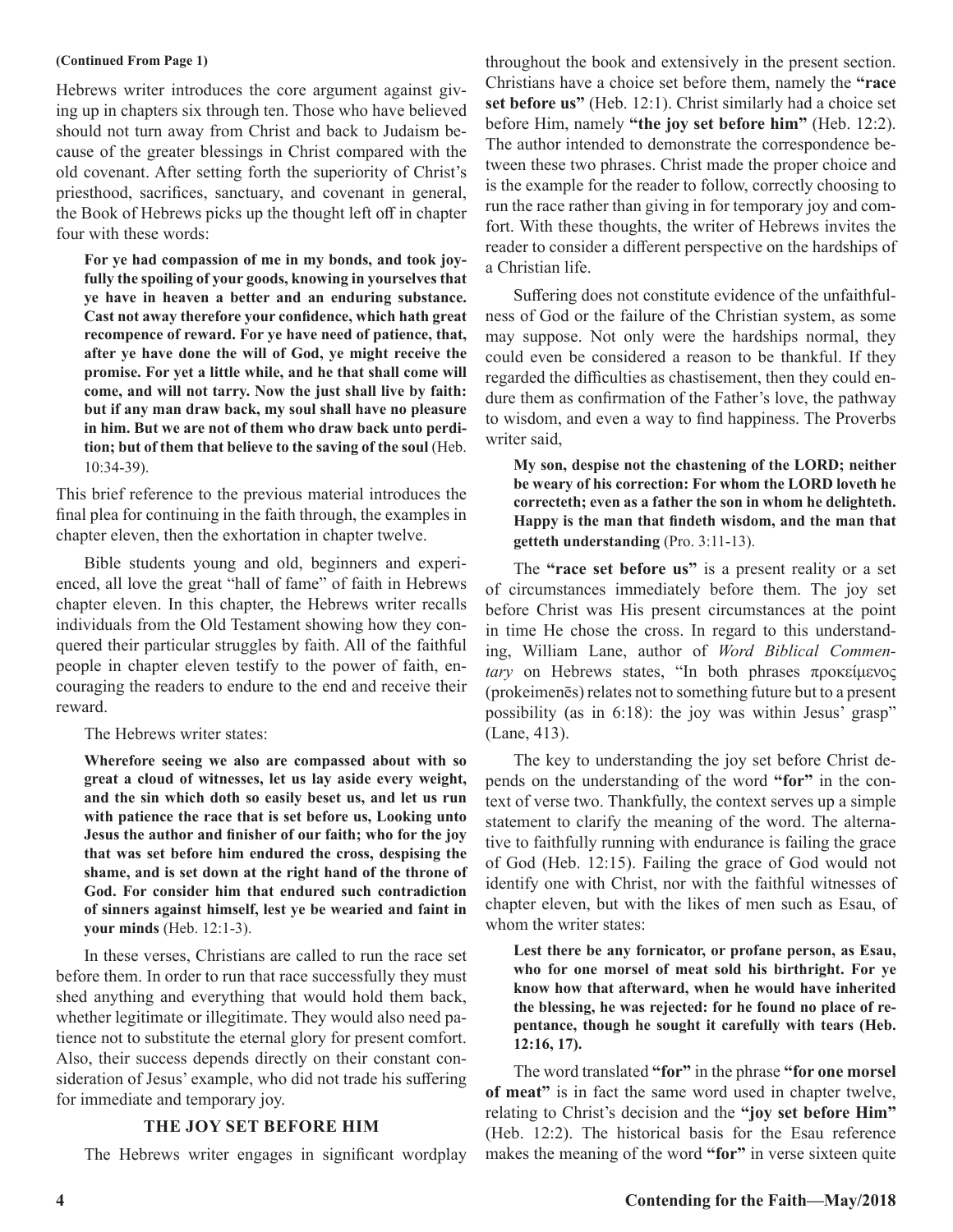clear. Here it means "in exchange for," drawing from its root sense of opposite. Topics previously discussed include choosing incorrectly in chapters three and four, the repeated admonition in chapter ten, and the exemplary individuals choosing hardship over personal pleasure or immediate gain in chapter eleven. After a review of the context, the meaning becomes quite clear; the Lord exchanged His own joy for suffering. Rather than taking immediate comforts or pleasures, He chose the race set before Him over the joy set before Him.

The English preposition **"for"** carries an ambiguity not seen in most of the Greek prepositions commonly translated **"for."** In the texts at hand, the writer used the word 'ἀντι' (anti). Greek Scholar, Nigel Turner who continued the work of James Moulton's grammar wrote a supplemental work titled *Grammatical Insights into the New Testamen*t in which he argued the following concerning the phrase **"for the joy set before him"** with this understanding (Heb. 12:2, 16).

In its original and simplest sense this preposition is local, meaning "over against" or "opposite." It has several derived meanings, however, especially substitution and exchange, and these are fairly exemplified in the New Testament, as follows: When Christ died on the cross his action was not a conscious purchase of personal joy, nor was it performed "for the sake of joy." It was a substitutionary process, not only in the sense that he gave himself "instead of" others, but that he deliberately chose the way of suffering "instead of" the joy which might have been his. (Turner, pp. 172-173)

Likewise, Kenneth Wuest contrasted the traditional comments with an analysis in his classic work *Word Studies from the Greek New Testament* saying,

The words "who for the joy set before Him, endured the cross," are usually interpreted to mean that the Lord Jesus endured the cross so He might obtain certain joy which was placed before Him as a reward for His sufferings. But this interpretation is based upon an erroneous use of the preposition "for." The Greek preposition is anti (ἀντι), the predominant use of which in the first century was "instead of." It is so used in Luke 11:11 where we have, **"If he asked a fish, will he for**  (anti (ἀντι), instead of) **a fish give him a serpent?"** (Wuest, p. 215)

Finally, Marvin Vincent related similar information considering the force of Ἀντὶ (anti) in his work *Word Studies in the New Testament*,

Ἀντὶ in its usual sense, in exchange for. Προκειμένης lying before, present. The joy was the full, divine beatitude of his preincarnate life in the bosom of the Father; the glory which he had with God before the world was. In exchange for this he accepted the cross and the shame. The contrast is designed between the struggle which, for the present, is alone set before the readers (ver. 1), and the joy which was already present to Christ. The heroic character of his faith appears in his renouncing a joy already in possession in exchange for shame and death. The passage thus falls in with Philip. 2:6–8

(Vincent, v. 4, p. 538).

Notice that in each of these, the writer gives careful consideration to the root meaning of the preposition rather than treating it as a prospective "for" as many commentators do. Turner continues to examine a number of passages using ἀντι and to consider the similarities and dissimilarities with the usage in Hebrews. Vincent contemplates the force of the preposition as "in exchange for," but considers this verse analogous to Paul's statement on the Lord's preincarnate glory:

**Let this mind be in you, which was also in Christ Jesus: Who, being in the form of God, thought it not robbery to be equal with God: But made himself of no reputation, and took upon him the form of a servant, and was made in the likeness of men: And being found in fashion as a man, he humbled himself, and became obedient unto death, even the death of the cross. Wherefore God also hath highly exalted him, and given him a name which is above every name:** (Phi. 2:5-9).

Each of the previous referenced authors agree on the nature of the preposition, but the context points to Christ's opportunity to avoid the suffering of the cross. In this way, Christ relates to the reader. The opportunity to avoid the suffering is the joy under consideration (Heb. 5:7-9). In considering the word translated **"set before him,"** relying heavily on the lexical notes, Lane comments, "Elsewhere in Hebrews προκείμενος (prokeimenēs) does not relate to something future but to a present possibility (6:18; 12:2). Accordingly, the expression προκειμένης αὐτῷ (prokeimenēs auto) implies 'was within his grasp"" (Lane, p. 400). Lane elaborates on this distinction,

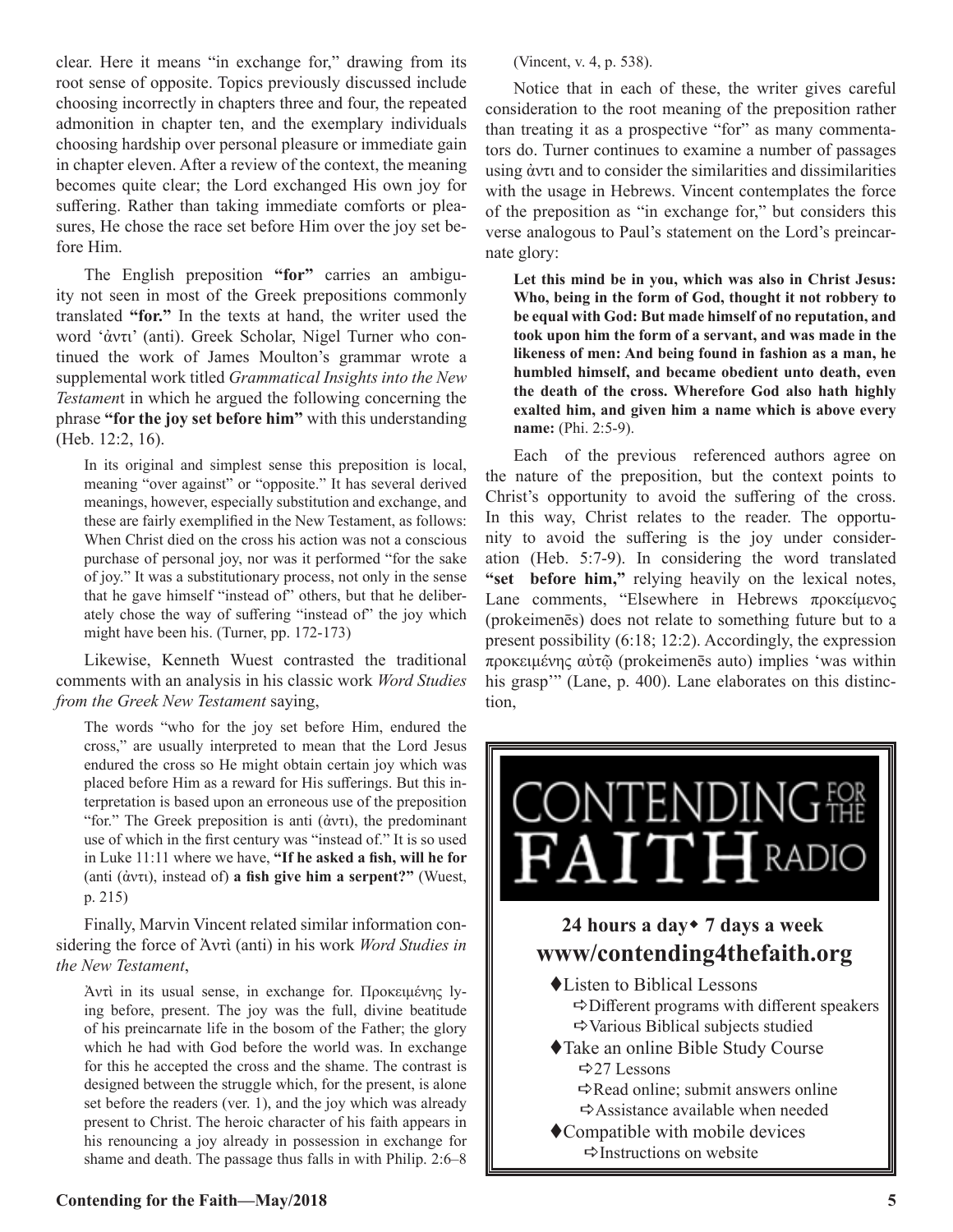In both phrases προκείμενος (prokeimenēs) relates not to something future but to a present possibility (as in 6:18): the joy was within Jesus' grasp. Understood in this way, the joy to which reference is made cannot be the eternal felicity that Jesus shared with the Father, of which he voluntarily divested himself in his incarnation ... It has reference to a precise historical circumstance in which Jesus was confronted with a supreme moral choice. He could embrace the joy that was available to him or a humiliating death upon a Roman cross (Lane, p. 413).

Note that believing Christ's enduring strength came from either His prospect of reunion with the Father or the salvation of man does no injustice to the Gospel plan of salvation, whether or not it is in view here. Likewise, recognizing that the Hebrews writer was not considering a prospective joy does not imply that it did not exist or did not ever serve a motivational purpose. However, as Turner remarks, "The interpretation, "for the sake of the joy," seems not to be possible unless one can conceive that Christ's motive in suffering was to enjoy what followed" (Turner, p. 172).

Finally, Lane succinctly highlights the main point of how Christ the Lord identifies with the struggling reader,

This interpretation is supported by the appellation "Jesus" (which demands a reference to an experience contingent upon his humanity), by the fact that "joy" is placed in opposition with the very particular experience of the cross, and by the prior treatment of the Passion. The clause should be considered as a comment on Heb. 5:7–9. (Lane, p.)

Lane's point here is that the writer intended a direct connection with the Lord's human experience by referring to Him as only Jesus.

#### **THE WITNESSES**

The climatic phrasing of Hebrews twelve draws directly from the previous chapter,

**Wherefore seeing we also are compassed about with so great a cloud of witnesses, let us lay aside every weight, and the sin which doth so easily beset us, and let us run with patience the race that is set before us** (Heb. 12:1).

The witnesses are pictured as examples of what faith can accomplish. The figure is not so much that of a cheering crowd in a sports arena as much as a trophy room in a sporting venue, perhaps displaying the retired jerseys and other such awards showing what others have accomplished. The situation the reader faced was like a contest and a struggle, many had run and endured (most of all Jesus), so they could as well. Some may think within themselves, "I stood to lose so much," "it was too lonely," or "it was too painful," but the very lives of those listed testify against such inadequate excuses.

Abraham's life and service testify of one who was able to endure hardship, leaving behind his home and choosing rather to sojourn in a strange land (Heb. 11:8-10). Abraham (along with the others listed) never experienced the real tangible joy of the promises, but sought them by faith, **"These all died in faith, not having received the promises, but having seen them afar off, and were persuaded of them, and embraced them, and confessed that they were strangers and pilgrims on the earth"** (Heb. 12:13). Later, the Israelites as a nation possessed none of the spiritual foresight of their father Abraham. Thus, they lost that which they loved most, the land itself. This irony only illustrated the fact that the land was temporary. W. E. Vine comments on Hebrews 4:8,

the allotment of the land under Joshua was only temporary. Ezekiel 48:9–22, 35 testifies that the future rest in the earthly Canaan can be given to Israel only as a result of God's rest in Christ on the ground of the Cross (W. E. Vine, V. 3 p. 492).

Joseph also recognized that he would never personally experience the joy of the promise in this life, but chose to gladly serve God in Egypt. Though he enjoyed a measure of good, he suffered greatly and willingly. Joseph could have avoided suffering at several points along the way. Joseph could have chosen pleasure with Potipher's wife, but suffered her wrath instead. In his final instructions, he demonstrated his faith in the promises, **"By faith Joseph, when he died, made mention of the departing of the children of Israel; and gave commandment concerning his bones"** (Heb. 11:22).

Moses especially demonstrated the pattern of foregoing joy and choosing the hardship of service (c.f. Heb. 5:7-9). The Hebrews writer refers here to Moses,

**Choosing rather to suffer affliction with the people of God, than to enjoy the pleasures of sin for a season; Esteeming the reproach of Christ greater riches than the treasures in Egypt: for he had respect unto the recompence of the reward** (Heb. 11:25-26).

Moses turned away from a promising future being trained in the learning of the Egyptians (Acts 7:22). Moses refused the wealth and prestige attendant with being called the son of Pharaoh's daughter (Heb. 11:24).

After rehearsing the terrible fates of many of those who chose suffering over cheap comforts, the Hebrews author said of all these, **"...having obtained a good report through faith, received not the promise: God having provided some better thing for us, that they without us should not be made perfect"** (Heb. 11:39-40).

#### **LAYING ASIDE EVERY WEIGHT**

Continuing with the sports metaphor, the writer calls upon those who intend to reach the finish line to cast off anything which would encumber them in their efforts, **"let us lay aside every weight, and the sin which doth so easily beset us, and let us run with patience the race that is set before us"**  (Heb. 12:1). Ancient athletes competed naked to avoid being slowed or tripped by the cumbersome attire of the day. This was their custom in the official games (Josephus, 12:239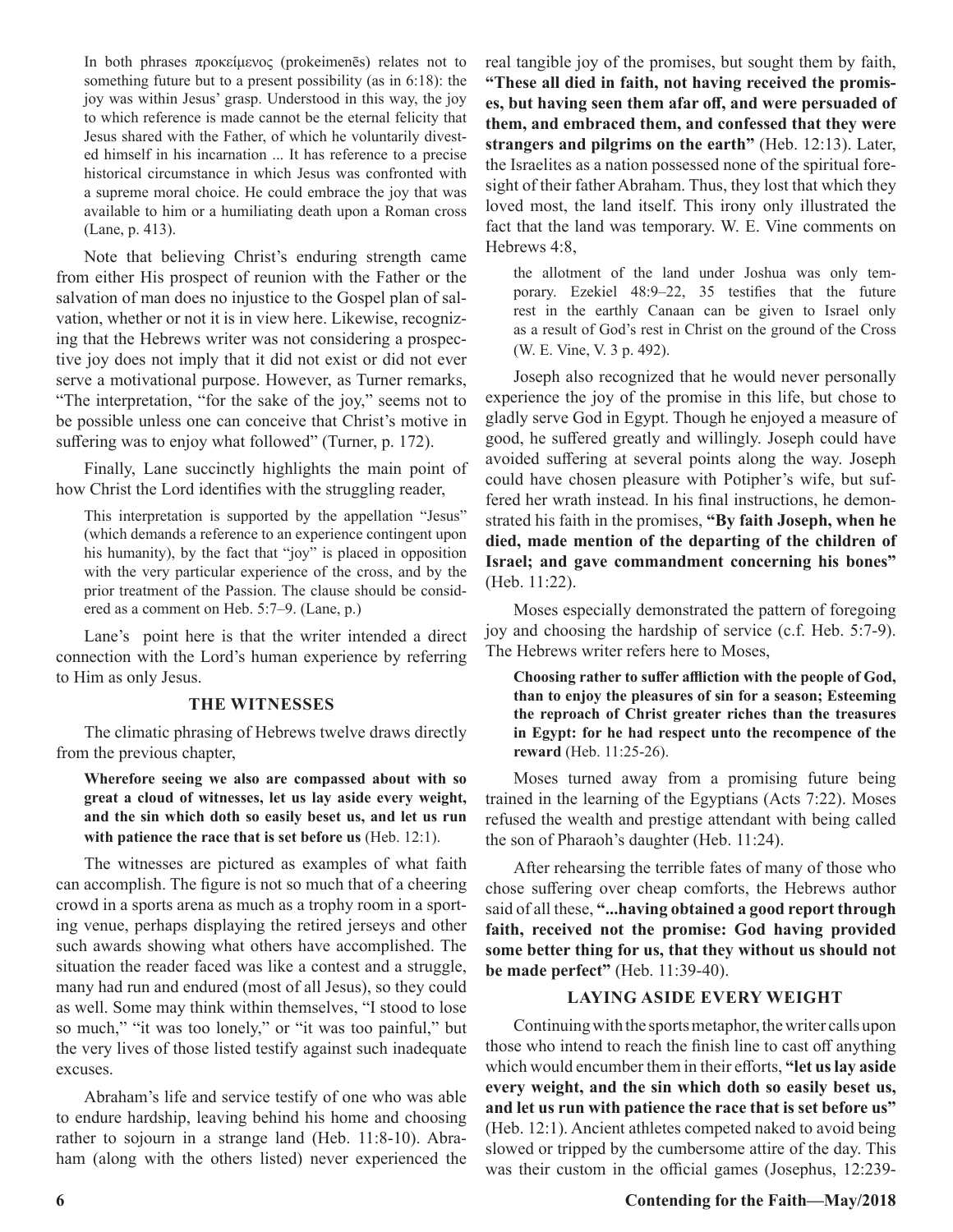241; 15.270). This was wrong, and the source of great contention among the Jews living during the time, as Josephus recorded. Christians are called to be modest (1 Tim. 2:8-9).

Christians are expected to similarly divest themselves of anything legitimate or illegitimate that may hinder the spiritual race.

Jesus repeatedly used the same figure to emphasize the seriousness with which one runs the race. Consider the severity with which disciples were expected to agonize over salvation,

**Wherefore if thy hand or thy foot offend thee, cut them off, and cast them from thee: it is better for thee to enter into life halt or maimed, rather than having two hands or two feet to be cast into everlasting fire. And if thine eye offend thee, pluck it out, and cast it from thee: it is better for thee to enter into life with one eye, rather than having two eyes to be cast into hell fire** (Mat. 18:8-9).

The Lord's instruction to be rid of anything which hinders includes things which may be right of themselves, but it most certainly targets sin as well. The apostle Paul said,

**And that, knowing the time, that now it is high time to awake out of sleep: for now is our salvation nearer than when we believed. The night is far spent, the day is at hand: let us therefore cast off the works of darkness, and let us put on the armour of light. Let us walk honestly, as in the day; not in rioting and drunkenness, not in chambering and wantonness, not in strife and envying. But put ye on the Lord Jesus Christ, and make not provision for the flesh, to fulfil the lusts thereof** (Rom. 13:11-14).

The Lord even contemplated severing family relationships and friendships in the event they jeopardize one's soul (Mat. 10:34-35; Eph. 5:19). Regarding things which may or may not be sinful of themselves, Paul repeated the sporting metaphor to make the same point:

**Thou therefore endure hardness, as a good soldier of Jesus Christ. No man that warreth entangleth himself with the affairs of this life; that he may please him who hath chosen him to be a soldier. And if a man also strive for masteries, yet is he not crowned, except he strive lawfully** (2 Tim.  $2:3-5$ ).

In the book of Philippians, the apostle Paul addresses the ideas of false teachers who had made havoc among other churches, namely the Judaizing teachers. Paul challenges them to compare their credentials in Judaism to his own. There was no comparison, but Paul said concerning the GOOD things, **"Brethren, I count not myself to have apprehended: but this one thing I do, forgetting those things which are behind, and reaching forth unto those things which are before"** (Phi. 3:13). In this same context, Paul also draws from the athletic theme to encourage others to follow his example saying, **"I press toward the mark for the prize of the high calling of God in Christ Jesus"** (Phi. 3:14).

Through time, people have sought many different avenues to find peace and joy in this life. Some cannot lay aside their weights because they love the **"abundance of things"** (Luke 12:15). They have heaviness because they are pierced through with the sorrow thinking riches bring joy (1 Tim. 6:9-10;17-18). Others have sought joy through human philosophies, including the philosophy of minimalism, which currently enjoys fad status. Writing a review of a book by Marie Kondo, a blogger named Nataly Kogan implemented Kondo's life philosophy for decluttering. Kogan condensed the idea of the book saying:

Does it bring you joy? If you answer yes, you keep the item. If you hesitate or say no, you donate it or throw it out. It's simple, it's brilliant, and it's something that's completely intuitive. You can spend a lot of time justifying how something might at some point be useful to you and therefore decide to keep it, but whether something brings you joy is an emotional question and one that can be answered almost instantly: If you feel joy or if you don't feel joy: there's no need to make it more complicated than that. (Kogan, *5*).

While this method is simple, attractive, and makes perfect sense for how to organize your closet, it cannot provide the necessary direction on how to organize your life. Kondo prioritizes the joy in this life above material possessions, which is good, but fails to prioritize eternal joy over temporary. Many Christians still need to learn to ask the question, "does this help me finish the race?" Even if the item brings them joy, if the answer is "no" they must lay it aside, cut it out of their life, and move on with patience.

#### **DESPISING THE SHAME**

The Lord endured by despising the shame. His "despising the shame" was not so much active contempt as not considering it worthy to be taken into account. Consider Leon Morris' comments on this verse,

If one 'scorns' a thing, one normally has nothing to do with it, but 'scorning its shame" means rather that Jesus thought so little of the pain and shame involved that he did not bother to avoid it. He endured it' (Morris, p. 134).

Baur, Arndt, Gingrich, and Danker classify the use of the word καταφρονέω ("kataphroneó" despising) under the second entry in their lexicon referencing places where the word means "care nothing for, disregard, unafraid" (Baur, p. 420). The point in Hebrews twelve and verse two, with reference to καταφρονέω ("kataphroneó"), is that Christ did not esteem the suffering highly enough to take it into account as a factor in His decision. This principle is shown here:

The Lord Himself challenged the disciples with this concept of values saying,

**If any man will come after me, let him deny himself, and take up his cross, and follow me. For whosoever will save his life shall lose it: and whosoever will lose his life for my sake shall find it. For what is a man profited, if he shall**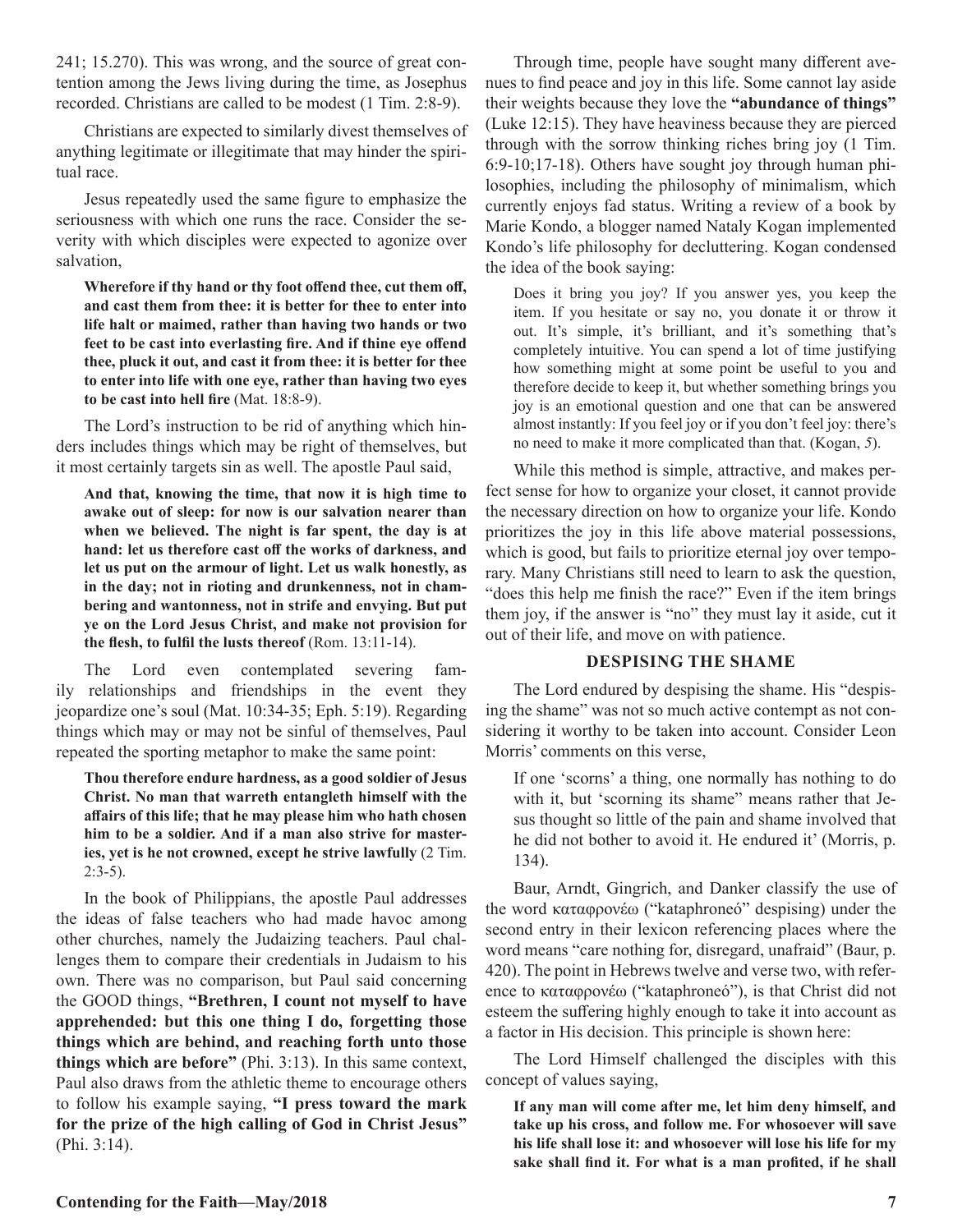#### **gain the whole world, and lose his own soul? or what shall a man give in exchange for his soul** (Mat. 16:24-26)?

Here, the issue is one of value. While many devalue their souls while alive, when facing eternal damnation, the value is inestimable. Placing a proper value on this life and the next helps one to see the bargain of taking up one's cross. The cost is then negligible. Moses valued things correctly:

**By faith Moses, when he was come to years, refused to be called the son of Pharaoh's daughter; Choosing rather to suffer affliction with the people of God, than to enjoy the pleasures of sin for a season; Esteeming the reproach of Christ greater riches than the treasures in Egypt: for he had respect unto the recompence of the reward. By faith he forsook Egypt, not fearing the wrath of the king: for he endured, as seeing him who is invisible** (Heb. 11:24-27).

Moses' calculated correctly when contemplating the value of suffering and the value of temporary and immediate pleasure. He esteemed the suffering, while despising the pleasure. On the other hand, Esau incorrectly valued things. The original Genesis account says plainly, **"...thus Esau despised his birthright"** (Gen. 25:34). Esau considered it worthless and had previously asked, **"I am at the point to die: and what profit shall this birthright do to me?"** (Gen. 25:32).

Esau's inability to appropriately calculate led him to value immediate gratification above eternal comfort. This attitude undoubtedly led to his profane and adulterous life, of which the Hebrews writer said:

**Looking diligently lest any man fail of the grace of God; lest any root of bitterness springing up trouble you, and thereby many be defiled; Lest there be any fornicator, or profane person, as Esau, who for one morsel of meat sold his birthright. For ye know how that afterward, when he would have inherited the blessing, he was rejected: for he found no place of repentance, though he sought it carefully with tears** (Heb. 12:15-17).

A lack of gratitude often lies beneath any improper value system. Paul's description of the Gentile world fit this pattern precisely, **"Because that, when they knew God, they glorified him not as God, neither were thankful; but became vain in their imaginations, and their foolish heart was darkened"** (Rom. 1:21). Paul warned Timothy of those who would be carried away shortly in the great apostasy as those who believed life was for pleasure:

**For men shall be lovers of their own selves, covetous, boasters, proud, blasphemers, disobedient to parents, unthankful, unholy, Without natural affection, trucebreakers, false accusers, incontinent, fierce, despisers of those that are good, Traitors, heady, highminded, lovers of pleasures more than lovers of God** (2 Tim. 3:2-4).

Esau's sensuality stemmed from an improper value system and a lack of gratitude. Esau would exchange a bowl of soup for his soul. He did not esteem the birthright highly enough to correctly factor it in to his deal with Jacob. The Hebrews considered changing Christ for the temporary comfort of living under Judaism. The apostle Paul steadfastly resisted any such shirking from the Gospel saying, **"And I,**  **brethren, if I yet preach circumcision, why do I yet suffer persecution? then is the offence of the cross ceased"** (Gal. 5:11).

#### **CONCLUSION**

The book of Hebrews provides tremendous encouragement to the Christian struggling with the world's opposition. In such times, one may easily become discouraged. Satan wants to wear down the mind as he did with Eve (2 Cor. 11:3). God provides the proper equipment to resist these attacks (2 Tim. 3:16-17). The apostle Paul told the Ephesian brethren to **"Be strong"**, which they did by putting on the whole armor of God (Eph. 6:10). The good soldier may protect their mind with the **"helmet of salvation,"** and Jesus, being salvation, is that very protection, **"For consider him that endured such contradiction of sinners against himself, lest ye be wearied and faint in your minds"** (Eph. 6:10; Heb. 12:3).

Without this constant consideration, those opposed by the world will weaken and fail the grace of God, following the example of Esau (Heb. 12:15-16). Instead, the faithful should follow the example of Christ and inherit the kingdom, **"Wherefore we receiving a kingdom which cannot be moved, let us have grace, whereby we may serve God acceptably with reverence and godly fear: For our God is a consuming fire"** (Heb. 12:28, 29). This world may provide temporary joy, however **"…here have we no continuing city, but we seek one to come"** (Heb. 13:14).

#### **WORKS CITED**

Baur, Arndt, Gingrich, and Danker. *A Greek English Lexicon of the New Testament and Other Early Christian Literature*, University of Chicago, 1979. Print.

Josephus, Flavius, and William Whiston. *The Works of Josephus: Com plete and Unabridged.* Peabody: Hendrickson, 1987. Print.

Kogan, Nataly. "5 life-changing lessons the KonMari decluttering method taught me." *Happier*. N.p., n.d. Web. 01 June 2017. https://www.happier.com/blog/5-life-changing-lessons-thekonmari-decluttering-methodtaught-me.

Lane, William L. Hebrews 9–13. Vol. 47B. Dallas: Word, Incorporated, 1998. Print. *Word Biblical Commentary*.

Morris, Leon. "Hebrews." T*he Expositor's Bible Commentary: Hebrews through Revelation*. Ed. Frank E. Gaebelein. Vol. 12. Grand Rapids, MI: Zondervan Publishing House, 1981. Print.

Turner, Nigel. *Grammatical Insights into the New Testament*. Edinburgh: T. & T. Clark, 1966. Print.

Vincent, Marvin Richardson. *Word Studies in the New Testament*. New York: Charles Scribner's Sons, 1887. Print.

Vine, W. E. *Collected Writings of W.E. Vine*. Nashville, TN: Thomas Nelson, 1996. Print.

Wuest, Kenneth S. Wuest's *Word Studies from the Greek New Testament: For the English Reader*. Grand Rapids: Eerdmans, 1997. Print.

> **—631 Rosewood Dr. Shenandoah, TX 77381**

*"A certain amount of opposition is a great deal of help to a man; kites rise against, and not with, the wind."*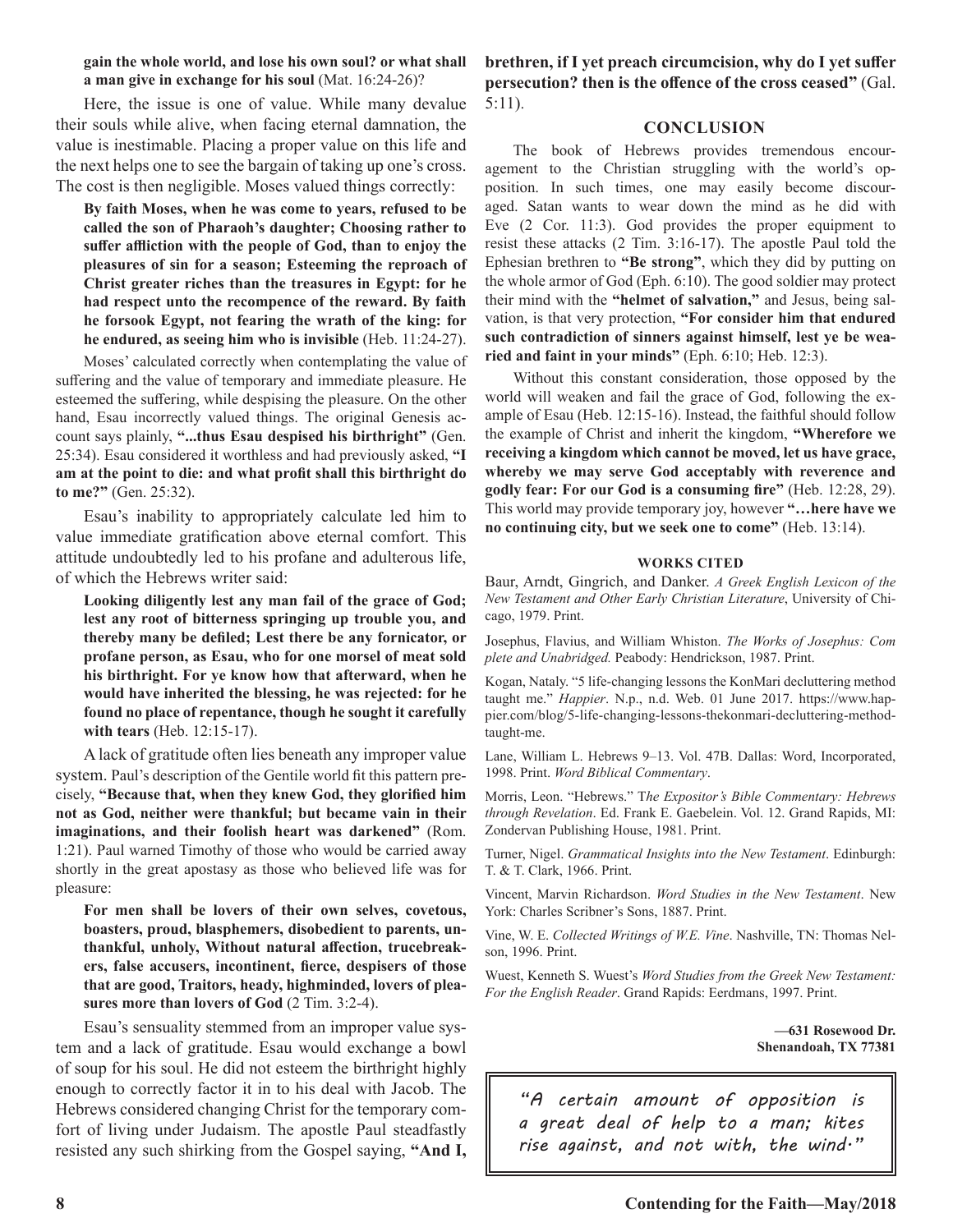## **THE TIME HAS COME—AGAIN**

#### **Jerry C. Brewer**

It took approximately 50 years for the seeds of apostasy sown in the 19th century to come to fruition. What began with "progressivism" in the mid-19th century in the work and worship of the church—the formation of the American Christian Missionary Society and the introduction of mechanical instruments of music—became full-fledged division in 1906 when the Christian Church finally formed itself into a denomination. Throughout that half-century, brethren introduced liberal practices that were unauthorized in the church and were opposed by those who remained faithful to the New Testament pattern. Battles raged in the periodicals of that period, from pulpits, and on the polemic platform, but the "progressives" adamantly refused to return to the old paths. Fellowship was sundered and formal division ensued. The time for formal division has come again.

There are two Greek words that are translated "division" or "divisions" in the New Testament. The first is *schisma*, the word from which we get our English word, "schism," and is defined as, "Not yet formal cleavages into two or more organizations, but partisan divisions that showed in the lovefeasts and at the Lord's Supper" (A. T. Robertson, *Word Pictures*, 1 Cor. 11:18, eSword). Strong says this word means, "a split or gap ('schism'), literally or figuratively: division, rent, schism" (eSword). The idea set forth by *schisma* is a rent or tear in a piece of fabric that is not yet separated into more than one piece. The second is *dichostasia*, meaning, "standings apart" (*Robertson's Word Pictures*, Rom. 16:17, eSword). *Schisma* is the beginning of division when a rent is made in the whole, and *dichostasia* is the final result when the whole becomes two distinct parts.

Division (*schisma*) had its genesis in the minds of 19th century preachers and editors. In Earl Irvin West's, *The Search For The Ancient Order*, in which he chronicled restoration movement history, West devoted an entire chapter to Isaac Errett, who was a leading light in that division. West wrote,

Historians among the Disciples of Christ invariably look upon Errett as the one who saved the restoration movement from becoming "a fissiparous sect of jangling legalists." This group hails Errett as the prophet of spirituality and liberalism (p. 23).

Errett was not only an early proponent of the Missionary Society, but when he moved to Detroit to work with the new Jefferson and Beaubian congregation in 1862, he did so at the behest of two men, Richard Hawley and Colin Campbell, who West says, "were the chief men in the new congregation, and were liberal in spirit and outlook" (p. 27). Errett's liberalism was manifested by the plaque he secured to put over his office door in Detroit. "On it was engraved the words: 'Rev. I. Errett'" (p. 28).

Errett was the founder and editor of *The Christian Standard* in 1866. J. S. Lamar, who authored Errett's biography, explained the "need" for *The Christian Standard*.

There were several weeklies, also, among them the *Review* and *Gospel Advocate*, but these were not satisfactory. They were regarded as being narrow in their views and in many respects, hurtful rather than helpful to the great cause which they assumed to represent. I would say nothing here derogatory of the editors of these papers. They represented and fostered that unfortunate type of discipleship...a type with which the leading minds among the brotherhood could have no sympathy. We may credit these writers with sincerity and honesty, but we can not read many of their productions without feeling that we are breathing an unwholesome religious atmosphere. They seem to infuse an unlovely and earthborn spirit, which they clothe, nevertheless, in the garb of the divine letter, and enforce with cold, legalistic and crushing power. The great truth for whose defense the Disciples are set, demanded a wiser, sweeter, better advocacy—an advocacy that should exhibit the apostolic spirit as well as the apostolic letter [all emph. J. S. Lamar] (*Memoirs of Isaac Errett,* cited by West, pp. 29, 30).

Division (*schisma*) in the church a half-century ago began in the hearts of those who believed they were "new lights" to lead the way out of "legalism" and into a "wiser, sweeter...apostolic spirit." That same liberal spirit has characterized multitudes in churches of Christ for the past 50 years, and has reached the point that another formal standing apart (*dichostasia*) is needed, and ought to be recognized. Paul wrote,

**For first of all, when ye come together in the church, I hear that there be divisions among you; and I partly believe it. For there must be also heresies among you, that they which are approved may be made manifest among you** (1 Cor. 11:18-19).

Paul used the word *schisma*, which is translated "divisions" in verse 18. He continued by saying that those divisions—rents, or tears in the body—would result in "heresies."

That word is the Greek, *hairesis*. It is also translated "sect" (Acts 24:14) and is used only twice by Paul, in this passage and in Galatians 5:20. *Hairesis* is defined by Strong as, "properly a choice, that is, (specifically) a party or (abstractly) disunion" and Robertson says, "The schisms naturally become factions or parties." Schisms produce sects, and the schism of the 19th century produced the sect of the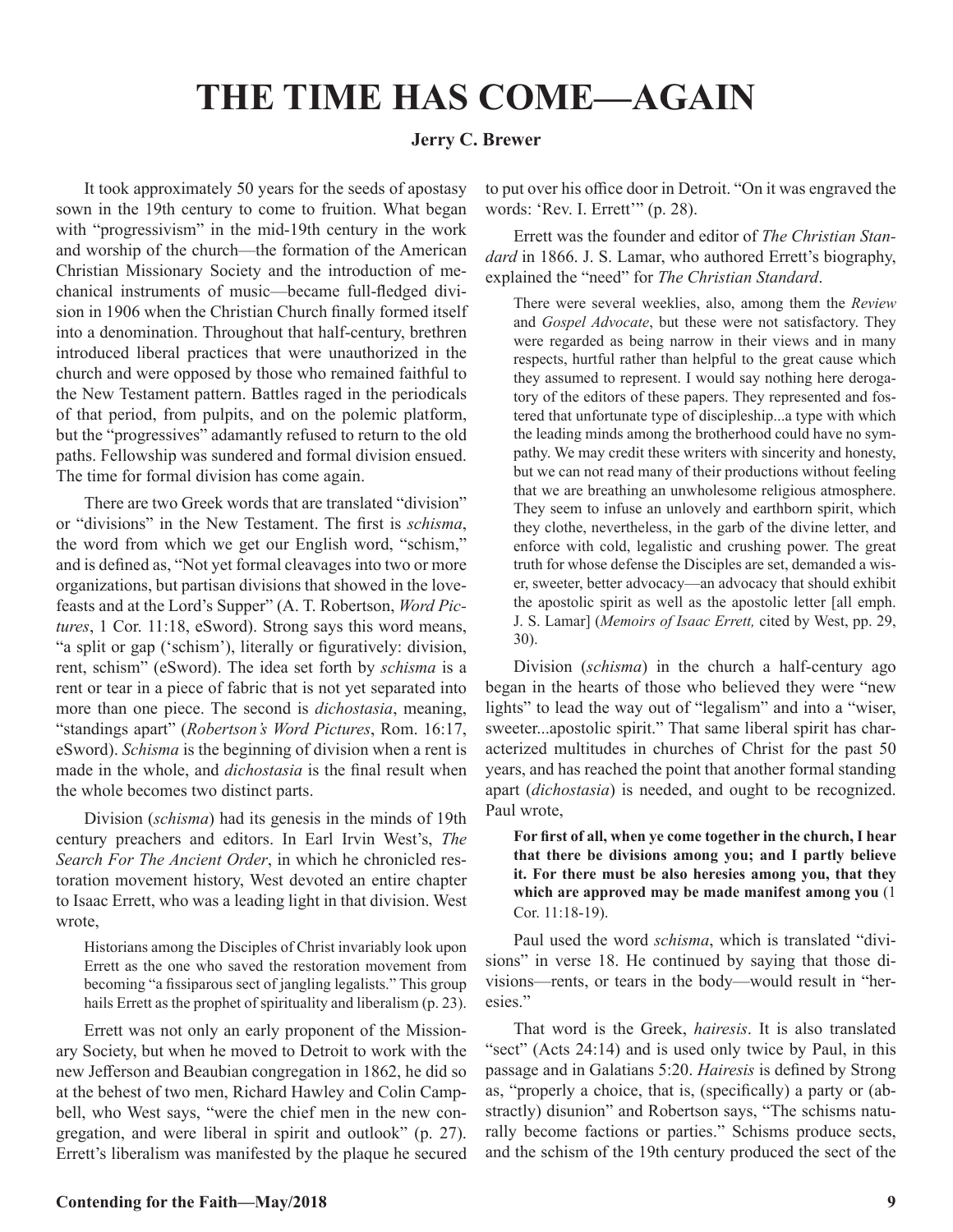#### Christian Church.

Another sect is emerging from among us in this century that has been 50 years in coming. That sect is not yet fully grown, nor do most people recognize it. But it is a reality and is fueled by churches that consider themselves as "mainstream" and those of us who still hold to the ancient gospel as "legalists." They are those who are unabashedly liberal, having long ago departed from the faith, as Max Lucado's church in San Antonio, Richland Hills in Ft. Worth, and Quail Springs in Oklahoma City. They are those who call for "balanced preaching" like Forest Hill in Memphis. Their "leaders" call us "a toxic loyalty circle," and "vile," as did Keith Mosher at the Sunny Slope Church of Christ in Paducah, Kentucky in July, 2006.

There are thousands of other churches and individuals like these and many of them are in our own backyards. There is only one congregation in our area with which we can have fellowship, the church at Willow, OK, and that includes at least twelve churches in neighboring towns, and three in our own. All of these have sold out to the "sweet spirit" of J. S. Lamar, Isaac Errett, Barry Grider, Dave Miller, Keith Mosher, and unnumbered others who once stood upon the word of God. Like J. S. Lamar, the leaders of this emerging sect view *Defender*, edited by Michael Hatcher, and *Contending For The Faith*, edited by *David P. Brown*, in the same way Lamar did when he wrote, "We can not read many of their productions without feeling that we are breathing an unwholesome religious atmosphere." To this emerging sect today, these papers and their editors, "...infuse an unlovely and earth-born spirit, which they clothe, nevertheless, in the garb of the divine letter, and enforce with cold, legalistic and crushing power."

This sect has no tolerance for plain gospel preaching, nor civil discourse. They are intent on restructuring the church after their own likeness, and dragging along with them as many as they can down that broad way that leads to destruction. Those who still love and respect the authority of God's word must mark them, disassociate ourselves from them, and let the world know that we have no fellowship with them. The Lord said heresies will come, and they have done so in our day. The time for recognizing division has come—again.

> **—308 South Oklahoma Ave Elk City, OK 73644**

**��ଈ�ଈ**୫୫୫୫୫୫୫୫୫୫୫୫୫୫୫୫୫୫

### **THE POWER OF ONE**

#### **Flavil Nichols**

During the War Between the States, a young woman learned the truth and obeyed the Gospel. Her sweetheart, J. H. Halbrook, was a Confederate soldier. He was captured by the Union army and kept prisoner in Michigan until the war was over. He was given a ticket to Nashville, Tennessee and \$2.50. From there, he returned to Centerville and found what was left of his home and family. He found his girlfriend and they were married. His wife studied the Bible with him, and he soon became a Christian. He thought the truth was so good and so simple that he began to teach and baptize many of his friends and neighbors. He began to preach, but he recognized his need for more training, so he came to the original Mars Hill Bible School, taught by T. B. Larimore. Upon completing his studies there, instead of going back to Tennessee, they moved farther south, coming into Walker, Marion, Fayette, and Lamar counties in Alabama. One of his many converts was Charley Alexander Wheeler. His wife taught him to read from the Bible. Along with

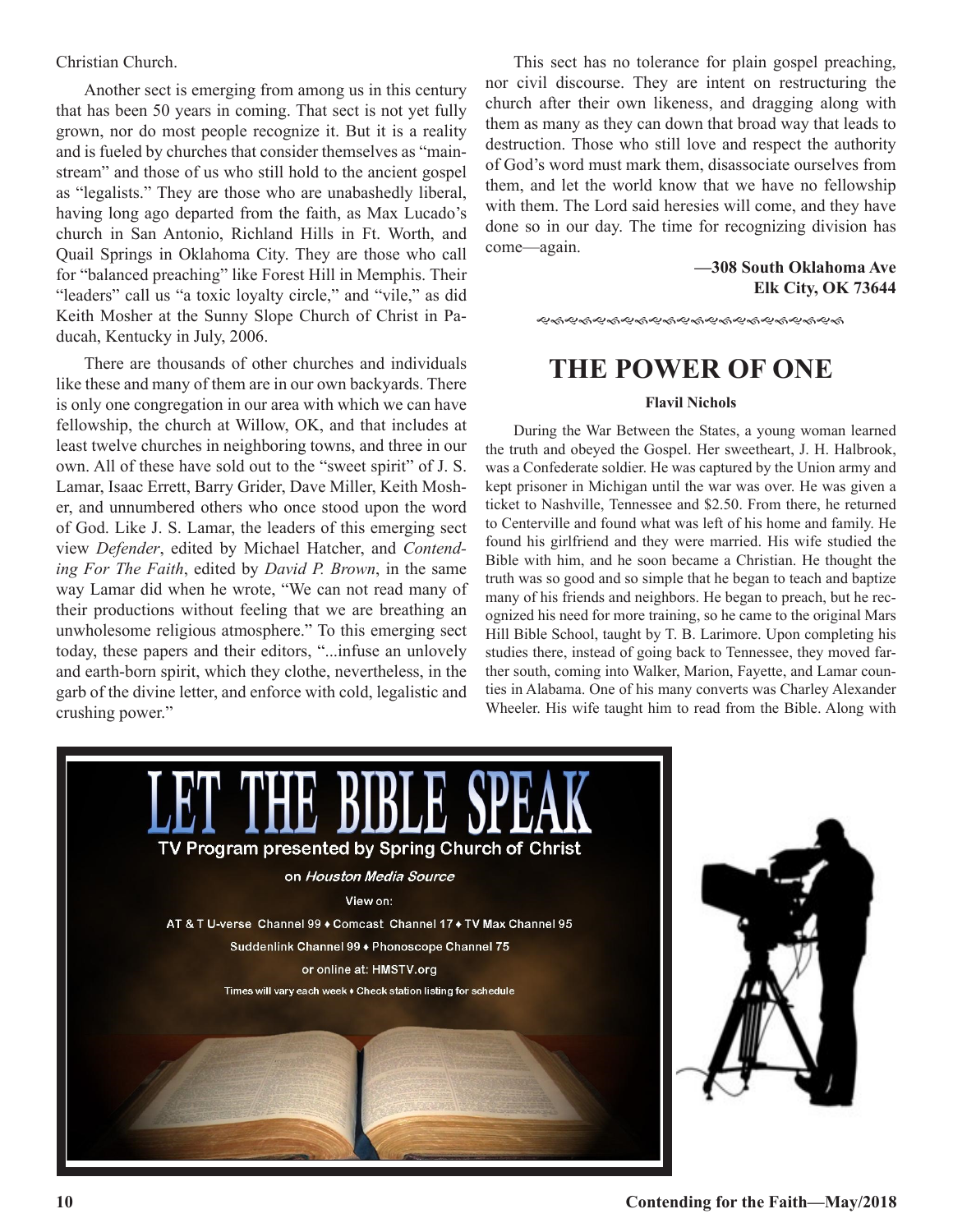his wife, C. A. Wheeler obeyed the Gospel and soon began preaching to others. He started more than 100 congregations and baptized more than 6,000 people.

But wait, the story is not ended! One of those 6,000 was my father, the late Gus Nichols! Twelve thousand were baptized under his preaching. Among those baptized by Gus Nichols, no one knows, nor can know, how many began to preach **"the glorious gospel of Christ"** (2 Cor. 4:3-4); but I personally know several. I, Flavil Nichols, am ONE whom he baptized and whom he encouraged to preach the truth. And under my preaching, about three thousand have been baptized. A few among them preached the Gospel, also!

Only eternity can reveal the total results of the conversion of that one girl nearly one hundred and fifty years ago. The results are not yet all in! But this shows that TWENTY-ONE THOUSAND people have become Christians through this single thread in the fabric of her influence. **"Go, and do likewise"** (Luke 10:37). YOU are important too! Dear reader, if you go to heaven, others probably will be saved by you! Each ONE is very important. **"How beautiful are the feet of them that preach the gospel of peace..."**

### **FREE CD AVAILABLE**

*Contending for the Faith* is making available a CD-ROM free of charge. *Why is this CD important? ANSWER*: It contains an abundance of evidentiary information pertaining to Dave Miller's doctrine and practice concerning the re-evaluation/reaffirmation of elders, MDR, and other relevant and important materials and documents directly or indirectly relating to the Brown Trail Church of Christ, Apologetics Press, Gospel Broadcasting Network, MSOP, and more.

To receive your free CD or make a financial contribution toward this important CD's distribution you can reach us at **Contending for the Faith, P. O. Box 2357, Spring, TX 77383-2357**, or request the CD by emailing us at dpbcftf@gmail.com.

**—Deceased**

#### dcdcdcdcdcdcdcdcdcdcdcdcdcdcdcdcdcdcdcdcdcdcdcdcdcdcdcdcdcdcdcdc

# *Visit The Scripturecache Website!*

 *Exposition, Exegesis, and Commentary on a variety of Bible Topics and Passages*

Over the past half-century-plus, I have had the opportunity to write hundreds of articles and manuscripts. My late beloved wife, Lavonne, and our son, Andy, have written a considerable body of material as well. These documents treating various Bible and Bible-related subjects total several thousand pages.





**Dub McClish Lavonne McClish Andy McClish**



At the urging of others we are making these materials more widely available than possible by printed media. Through our Website, these are accessible at no charge to Bible students everywhere. If the things we have written help even one person to a better understanding of the Sacred Text and to a closer relationship with its Divine Author, we will feel amply rewarded. Please visit *thescripturecache.com* soon. **—Dub McClish**